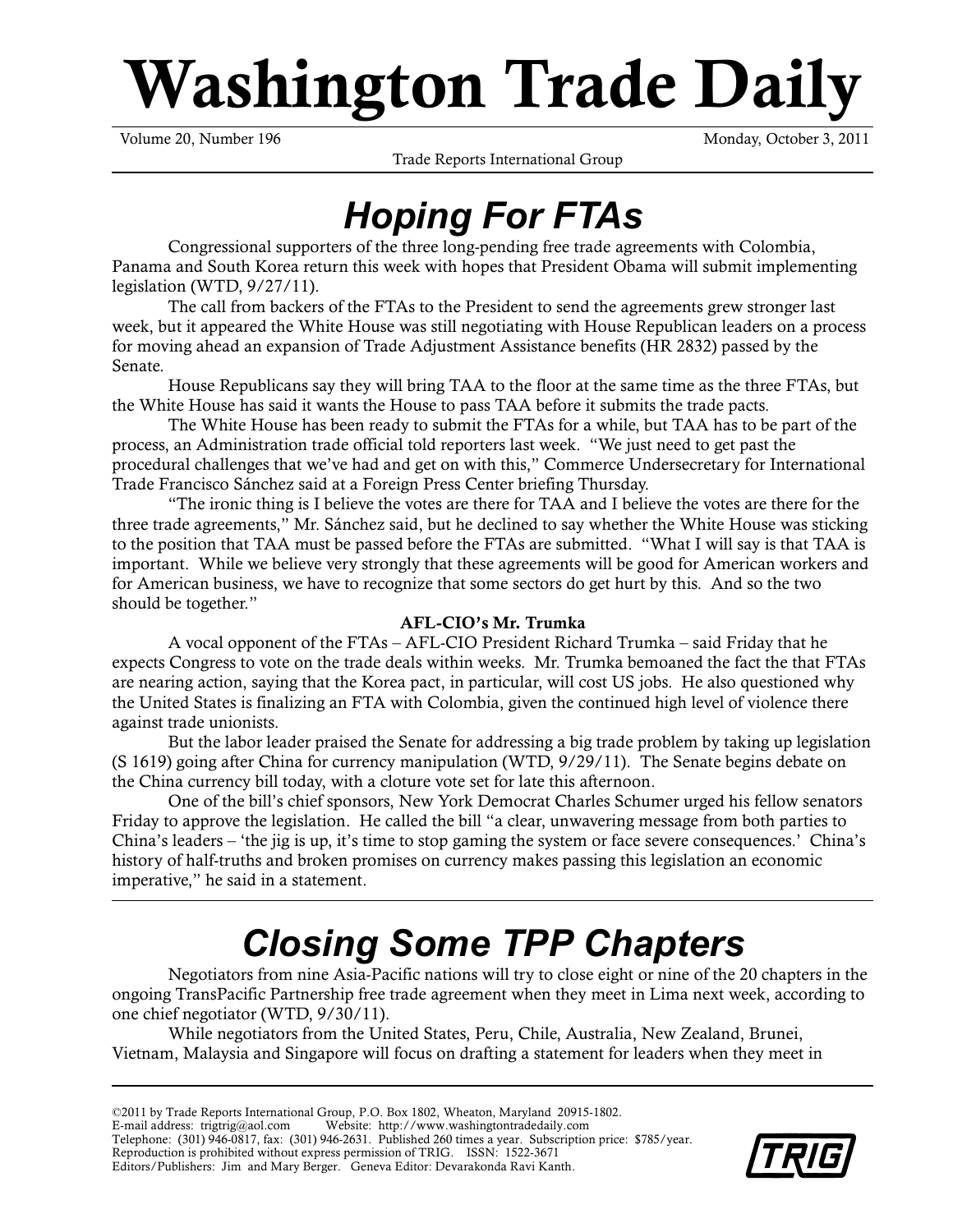Honolulu at the annual leaders' meeting of the Asia-Pacific Economic Cooperation forum next month, serious negotiating on a legal text also is expected, the official said.

Brunei chief TPP negotiator Lim Jock Hoi was on a panel on the TPP last Thursday during the annual meeting of the Pacific Economic Cooperation Council.

There are some areas that will require more work – perhaps going beyond Honolulu, Mr. Lim stated. They include the most sensitive – intellectual property rights and foreign investment. Little real negotiation has taken place on other tough issues like labor, the environment, disciplines for state-owned enterprises and financial services.

Mr. Lim also said progress has been made in several new "21<sup>st</sup> Century" issues – such as competition policy and business facilitation, development, the promotion of small- and medium-size enterprises and regulatory cohesion. Particular progress has been made as well in drafting guidelines on corruption and "behind the border" issues.

Plurilateral and bilateral market access talks also are proceeding apace, Mr. Lim commented. He insisted that none at the table have brought up the subject of excluding some areas or goods from the talks.

#### **Deadline?**

Negotiators hope that the TPP leaders – when they meet in Honolulu – will set some kind of deadline for conclusion of the negotiations, which have been going on now for 18 months. Mr. Lim commented to WTD that he hopes the negotiations can finish soon due to the expense of conducting those negotiations around the region. Each round, he said, typically includes 400 to 500 negotiators. "That costs a lot of money," he said.

In separate remarks at the forum, New Zealand Ambassador Mike Moore – formerly a Director General of the World Trade Organization – said completion of a comprehensive global trade agreement in Geneva was his country's top priority.

But not getting one, the ambassador commented to WTD, would not dampen New Zealand's enthusiasm for the TPP. He hoped that the TPP agreement could build on a Doha Development Agenda agreement. Wellington will strive for a very high quality agreement in both forums – "We're shooting for the stars," he commented.

# *'Green Goods'*

President Obama intends to push his Asia-Pacific Economic Cooperation colleagues when they meet in Honolulu next month for an agreement on eliminating duties and erasing investment barriers for so-called "green goods," WTD was told last week (WTD, 9/30/11).

Other major agenda items – which were "hotly" discussed at last week's San Francisco APEC senior officials meeting – include ways to get away from dependence on fossil fuels, illegal logging and lagging environmental protection efforts, commented US special Ambassador to APEC Kurt Tong.

Commerce Undersecretary for International Trade Francisco Sánchez in his remarks to last week's annual meeting of the Pacific Economic Cooperation Council said APEC members also are ready to put forward concrete suggestions in three business facilitation areas breeched at the Montana APEC trade ministerial meeting. Announced then was the beginning of a code of conduct for fair play in trading in the medical devices area, enhance of small- and medium-size business financing and simplifying customs procedures. He suggested that fair play guidelines in pharmaceutical and awarding construction contract would be on the table for review by leaders as well.

President Obama also is likely to discuss Japan's eventual entry into the nine-nation TransPacific Partnership negotiations with that country's new Prime Minister Noda (see related report this issue). The issue has come up between the President and former Prime Minister Kan, but the United States is trying to stay neutral, Assistant Secretary of State for East Asia and Pacific Affairs Kurt Campbell told the conference.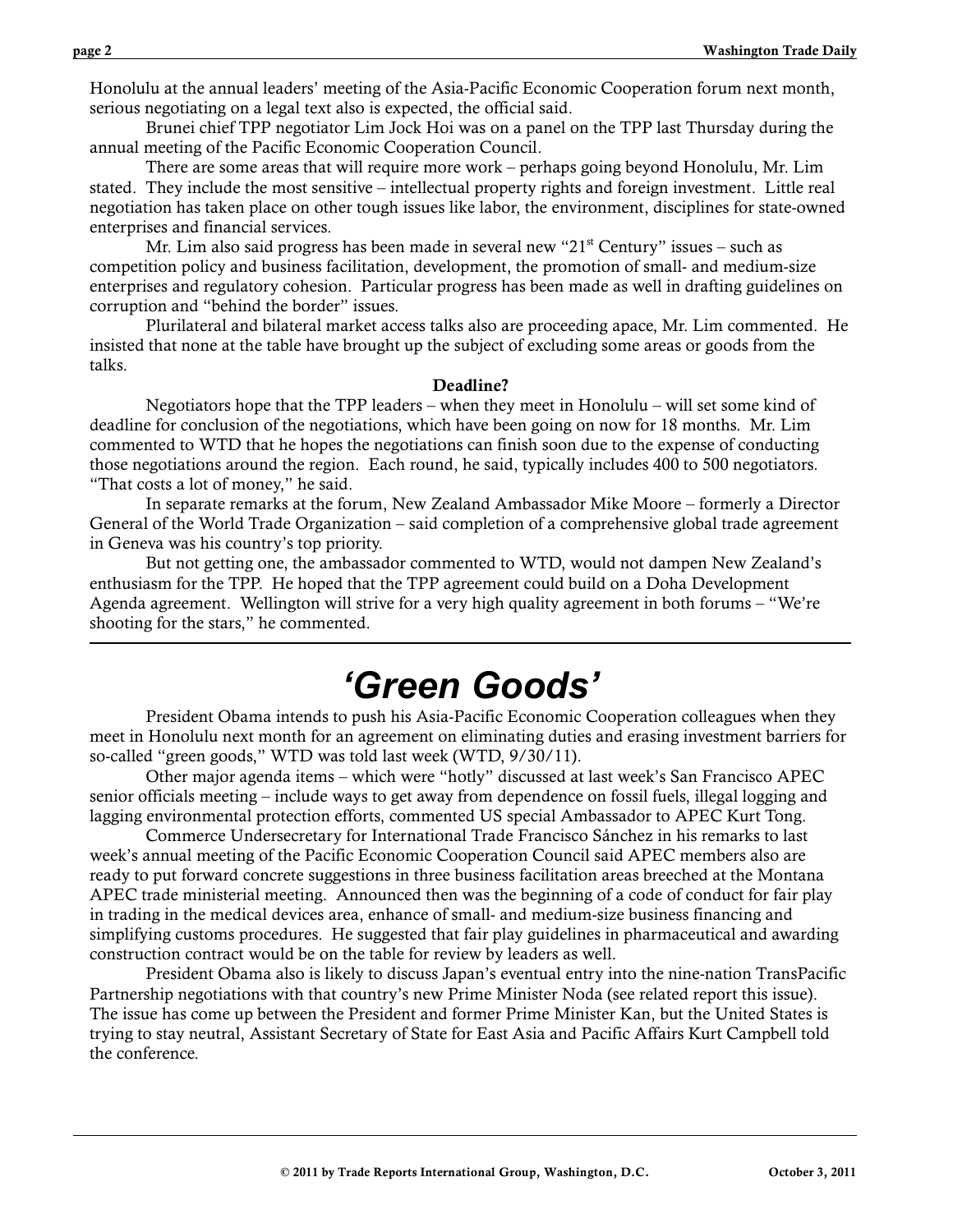# *'Single Undertaking' vs 'Plurilateral'*

Geneva – Key trade envoys from over a dozen industrialized and developing countries on Saturday held a "brainstorming" session on how to bridge the gaps and build a package of elements for their ministers to consider at the December ministerial meeting in the face of the continued structural "impasse" in the Doha Development Agenda trade negotiations, WTD has learned (WTD, 9/30/11).

At a two-day retreat hosted by Switzerland outside Geneva which ended with a lunch on Saturday, trade envoys from the United States, the European Union, China, India, Brazil, Japan, Australia, Canada, Mexico, Chile, South Africa and Mauritius along with some others discussed a range of issues covering the eighth ministerial meeting and the way forward, said sources familiar with the meeting.

Issues discussed include what needs to be taken up at the ministerial and afterwards, how to acknowledge the fundamental differences among members in the Doha Development Agenda negotiations – whether it is appropriate to identify those differences along with the fundamental divergent positions held by members and under what conditions can any new approaches be considered.

Participants at the meeting agreed that an impasse in Doha exists, but could offer no clarity on any way to break the deadlock, one participant told WTD.

Some participants who said the impasse arose out of the fundamental differences on market access in the negotiations, want ministers to acknowledge the fundamental truth that has dismembered the "single undertaking" initiative.

### **'Harvesting'**

Trade envoys from industrialized countries brought up the issue of "harvesting" some select issues through a plurilateral route. They said the time has come to eschew the "business-as-usual" approach in Doha and take a fresh approach next year in the way negotiations are conducted, said several trade envoys.

No one elaborated on any new approach, however. One major industrialized member pressed for keeping the door open for an early harvesting of selected items on the Doha agenda along with taking up new issues, WTD was told.

Trade envoys from the major developing countries said they are willing to consider new ideas but insisted that those ideas or approaches must be consistent with the Doha "single undertaking." Attempts should not be made to undermine the balance achieved in the negotiations over the last 10 years.

Last Thursday, trade envoys from the informal group of developing countries said they would firmly oppose attempts at an "plurilateral" approach – as followed in the Tokyo Round of negotiations.

# *China's Final Trade Review*

Geneva – China is going through its final of 10 annual transitional reviews at the World Trade Organization – which was mandated when it joined the world trade body in 2001 (WTD, 9/28/11). The United States will present a detailed statement on this week's agriculture committee meeting

–

"During the initial phase-in period, China implemented a set of sweeping commitments, including reducing tariffs, eliminating nontariff barriers that denied national treatment and market access for goods and services imported from other WTO members, and making legal improvements in intellectual property protections and in transparency. These actions deepened China's integration into the international trading system, facilitating and strengthening China's rule of law and economic reform. Trade and investment also expanded dramatically between China and its many trading partners. Nevertheless, even though China has taken many impressive steps to reform its economy since joining the WTO ten years ago, the overall picture remains complex, given a troubling trend in China toward increased state intervention in the Chinese economy in recent years."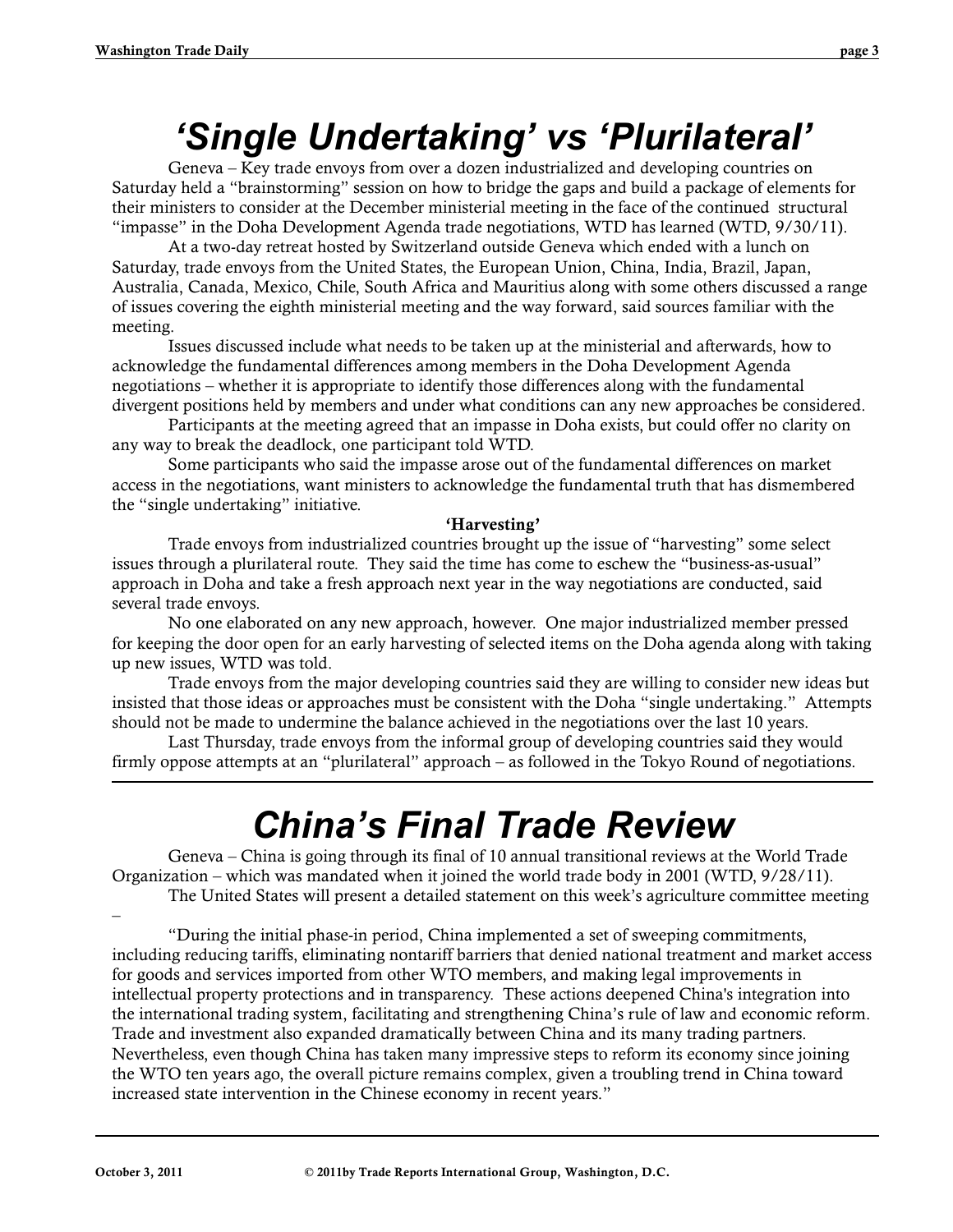"As a result of its accession negotiations, China committed to significant reductions in tariff rates on a wide range of agricultural products over a period of years, ending in 2008. China made timely implementation of these tariff reduction commitments each year. These tariff cuts, coupled with increased demand, contributed to a healthy expansion of exports of many US products to China, including soybeans, cotton, fish and seafood, and forest products. While we applaud China's progress in implementing its tariff commitments, the full potential of China's market access commitments has not been realized for some products. A variety of non-tariff barriers impede market access for US agricultural exports to China, particularly exports of consumer-ready and value-added products, without any agreed path for the removal of these barriers."

"China also committed to eliminate quotas and implement a system of TRQs designed to provide significant market access for certain bulk commodities upon accession. While China has implemented a TRQ system for bulk agricultural commodities, we note that China's administration of this system still does not seem to be functioning as smoothly as envisioned in China's WTO accession agreement, as it continues to be impaired by inadequate transparency, inordinately benefits state trading enterprises rather than the private sector, and suffers from low fill rates for many of the commodities."

"In the area of subsidies, China committed to a cap for trade- and production-distorting domestic support and further agreed to eliminate all export subsidies upon its accession to the WTO. It is difficult to provide an assessment of whether China has adhered to these commitments because it appears that, even after 10 years of WTO membership, China has failed to notify all of its subsidies to the WTO, as required by Article 25 of the Agreement on Subsidies and Countervailing Measures. ....

"More broadly, in its regulation of the agriculture sector, like many other sectors, it appears that China has made progress but has not yet implemented all of the cross-cutting transparency commitments that it made when it acceded to the WTO. Again, serious concerns remain, even after 10 years of WTO membership."

#### **By the Numbers**

"First, with regard to China's commitment to publish all laws, regulations and other measures pertaining to or affecting trade in goods or services ....,China has complied with this commitment in many respects. However, it still does not appear that China publishes measures that provide 'internal guidance'."

"Second, with regard to China's commitment to publish measures for comment before implementing them..., China has made improvements, but it appears that China has still not institutionalized a notice-and-comment mechanism for all Chinese agencies." ....

"Third, with regard to China's commitment to make available all laws, regulations and other measures pertaining to or affecting trade in goods or services in one or more WTO languages..., it appears that China has made no progress in implementing this important commitment."

"National treatment in connection with China's application of its value-added tax has also been a concern for some time. During past transitional reviews before this Committee, the United States has explained its understanding that many Chinese agricultural products are exempted from the 13 percent VAT normally applicable to agricultural products. For example, it appears that sales of agricultural commodities produced and sold by farmers in China, such as wheat, cotton and corn, are exempted from the VAT. In addition, it appears that sales of agricultural inputs produced and sold in China, such as seed, pesticide, herbicide, agricultural machinery and certain fertilizers, are exempted from the VAT. However, when these same products are imported, it appears that they are assessed the VAT at the rate of 13 percent. The United States continues to urge China to apply the VAT equally to domestic and imported agricultural products."

"Finally, China also assumed other important obligations related to agricultural products under the Agreement on Sanitary and Phytosanitary Measures and the Agreement on Import Licensing when it acceded to the WTO 10 years ago. We note that, over the years, numerous Chinese government policies and practices have generated serious concerns under both of these agreements."

The US Trade Representative's office on Wednesday holds a public hearing in Washington on China's adherence to its WTO accession commitments.

....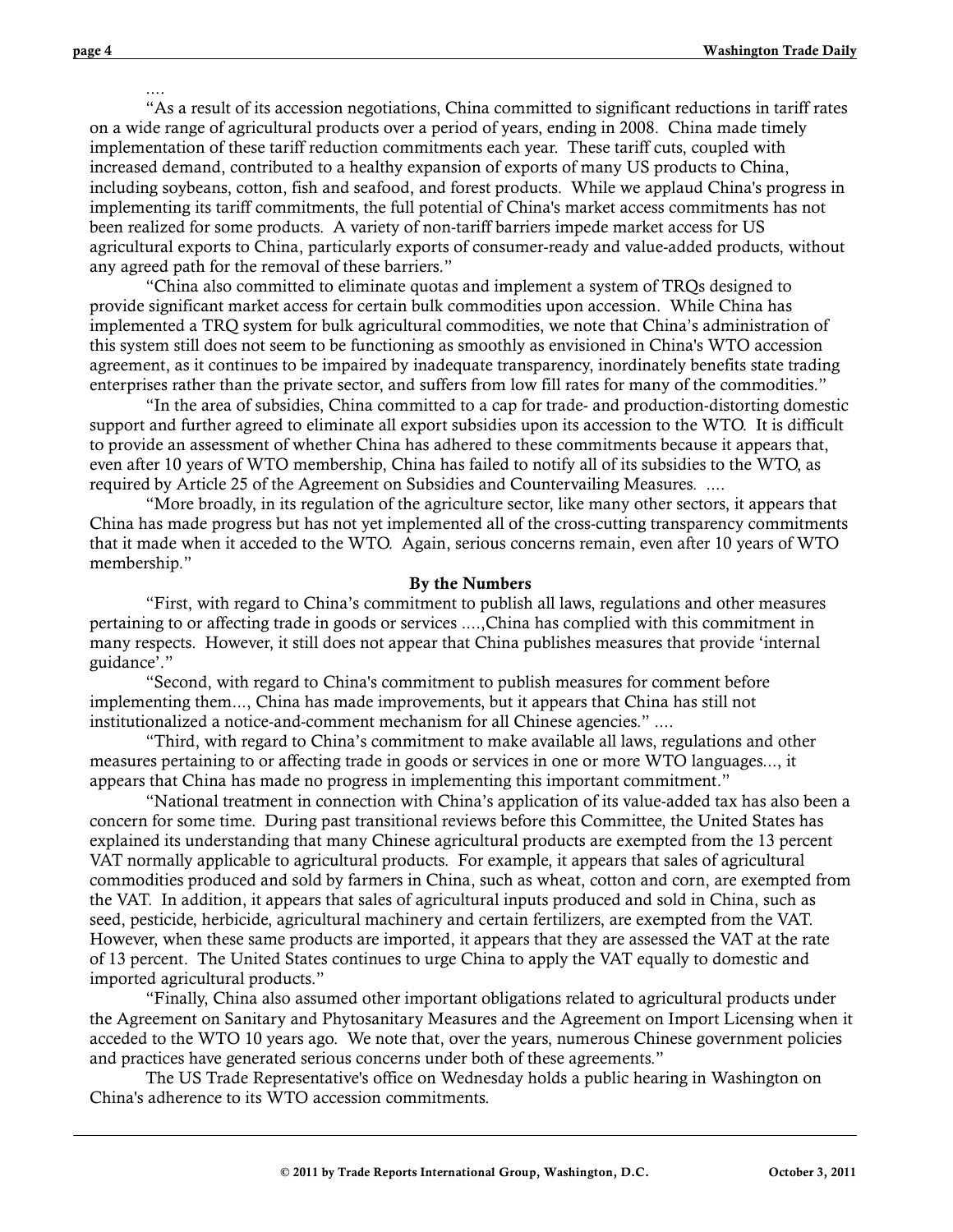# *A Swipe at China's Electronic Payments*

Geneva – A World Trade Organization dispute settlement panel on Friday rejected China's preliminary complaint that a US panel request to adjudicate over its regulation of foreign electronic payment services is inconsistent with the Dispute Settlement Understanding, WTD has learned (WTD, 3/28/11).

In early July, China pressed for a preliminary ruling on the grounds that the US request for the establishment of the panel was inconsistent with Article 6.2 of the DSU because of several legal lacunae in Washington's complaint.

The panel rejected China's contention on several grounds. The panel said it did not agree with China's assertion that the US panel request needs to provide further explanation to connect plainly the measures and services at issue to China's commitments in a particular subsector or indicate explicitly which modes of supply are at issue and explain how the measures are inconsistent with China's commitments under these modes.

The United States argued – and the panel agreed – that the request provides a substantial amount of relevant information and establishes a connection between each of the challenged measures and each of the cited legal provisions. "In our view, the summary that the United States provided of the legal basis is sufficient to present the problem clearly," the panel stated.

The investigation into the US charges will continue.

At the core of China's charges is the failure of the United States to connect the measures and services at issue to China's commitments in a particular subsector and to indicate the mode of supply at issue. Beijing maintained that the US panel request provides a singular definition of the services at issue – electronic payment services – but relies on Chinese commitments in three different subsectors.

Beijing complained that the term "electronic payment services" is of the United States' own making and does not correspond to any of the subsectors that appear in China's schedule. The United States also did not provide an explanation of how the services at issue as defined by the United States relate to the specific commitments in any of the identified subsectors, China argued.

# *PA and the WTO*

Geneva – The Palestinian Authority requested participation as an observer at the World Trade Organization's eighth ministerial conference in December to "help to set the stage for policy-making for integration into the multilateral trading system and eventual accession to the WTO, in the context of efforts at recovery from prolonged economic decline" (WTD, 9/27/11).

Close on the heels of its demand to join the United Nations as an independent nation, Palestine said its participation at the ministerial conference "would also provide an opportunity to be well informed of the dynamics of multilateral trade negotiations at an important juncture in the Doha Development Round."

The Palestinian Authority urged the General Council to consider its application at its next meeting.

Meanwhile, at the eleventh meeting of the Working Party on Serbia's accession, members supported its early accession and welcomed its progress in the implementation of new legislation to comply with WTO rules.

Serbia has so far signed nine bilateral market access agreements.

State Secretary Vesna Arsic said that Serbia adopted some of the remaining laws relevant to the accession process. She added that Belgrade aims at finalizing negotiations in the shortest time possible.

The next meeting could be scheduled for early 2012.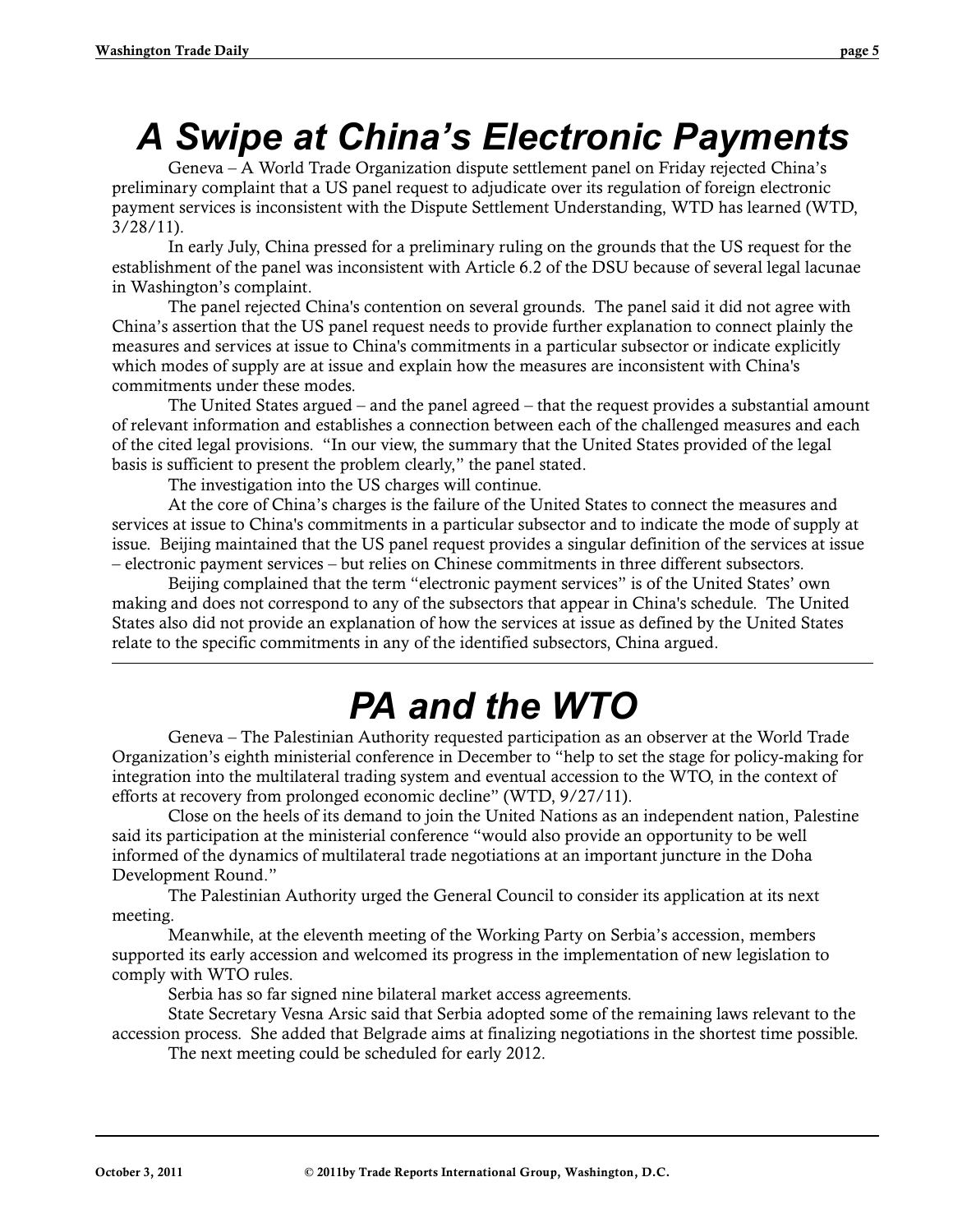# *Around the Globe*

 ! Governments of eight nations including Japan and the United Stated signed an agreement on Saturday aiming to cut costly copyright and trademark theft, Reuters news service reported from Tokyo (WTD, 10/28/10).The signing is a step towards bringing into effect the Anti-Counterfeiting Trade Agreement, which is designed to strengthen the legal framework for intellectual property rights, said Japan's Ministry of Economy, Trade and Industry.

"As with many of the challenges we face in today's global economy, no government can single-handedly eliminate the problem of global counterfeiting and piracy," Deputy US Trade Representative Miriam Sapiro said at the ceremony, according to a copy of her remarks released in Washington. "Signing this agreement is therefore an act of shared leadership and determination in the international fight against intellectual property (IP) theft," Sapiro said.

The signing took place a year after the final round of negotiations among 11 parties – Australia, Canada, the European Union, Japan, the Republic of Korea, Mexico, Morocco, New Zealand, Singapore, Switzerland and the United States. The EU, Mexico and Switzerland have not signed the agreement but have until May 1, 2013, to do so, according to the METI. The pact takes effect with the ratification of six parties and the METI expects an expansion of ACTA participants.

 ! A Democratic senator said Friday that a bill that would crack down on currency manipulation in China is expected to receive broad support when the Senate votes on it next week, Dow Jones news service reported (see related report this issue). "The Chinese government should take note: This bill is on a fast track to passage in the Senate," Sen. Charles Schumer (D-NY) said in a conference call with reporters. "We expect a strong, bipartisan vote on Monday night that will be a bellwether for what we expect to be an overwhelming vote for passage later in the week."

The Senate is expected to vote late Monday on a procedural motion on whether to bring up the measure. If that vote is successful, Schumer said Senate Majority Leader Harry Reid (D-Nev) will permit some, but not unlimited, amendments to the bill to speed up the process. Lawmakers from both parties, particularly those from states with heavy manufacturing interests, have for years criticized the valuation of the yuan for benefiting Chinese exporters at the expense of US firms and workers. "Congress has a responsibility to protect fair trade," Sessions said on Friday's conference call. "There's no doubt that China deliberately and strategically is reducing the value of its currency."

The Obama administration, mirroring the Bush White House before it, has urged China to allow the yuan to appreciate but has not generally backed congressional efforts to put in place a formal penalty system to address currency manipulation.

 ! Fifteen small and medium-sized US companies have taken part in a trade mission to Vietnam this week, aiming to promote US agricultural exports to the Southeast Asian country, the Vietnam News Agency reported (WTD, 9/23/11). The companies met with nearly 150 Vietnamese producers, importers, buyers, distributors, and investors during their visit from September 26 to 29, which was also the US Department of Agriculture's first ever trade mission to Vietnam, US Consulate General in Ho Chi Minh City said in a statement Thursday.

"This agricultural trade mission will give US and Vietnamese companies the chance to learn about each country's trade opportunities, business practices and government programs," said Michael Scuse, Acting Under Secretary for Farm and Foreign Agricultural Services. "Since 2006, no other major US agricultural export market has grown as quickly as Vietnam," he said. "We believe the result of this mission will be increased trade and improved economic prospects for all."

Last year two-way agricultural, fish and forestry trade reached nearly \$3.4 billion, according to the US Consulate General statement.

 ! Voicing concerns over India's nuclear liability law, the United States has asked New Delhi to engage with the International Atomic Energy Agency to see if it's in compliance with the Convention on Supplemental Compensation, the *Economic Times* reported (WTD, 7/25/11). "There continue to be serious concerns that India's 2010 nuclear liability law is not consistent with the CSC," State Department spokesperson stated Thursday in response to a question raised at the press briefing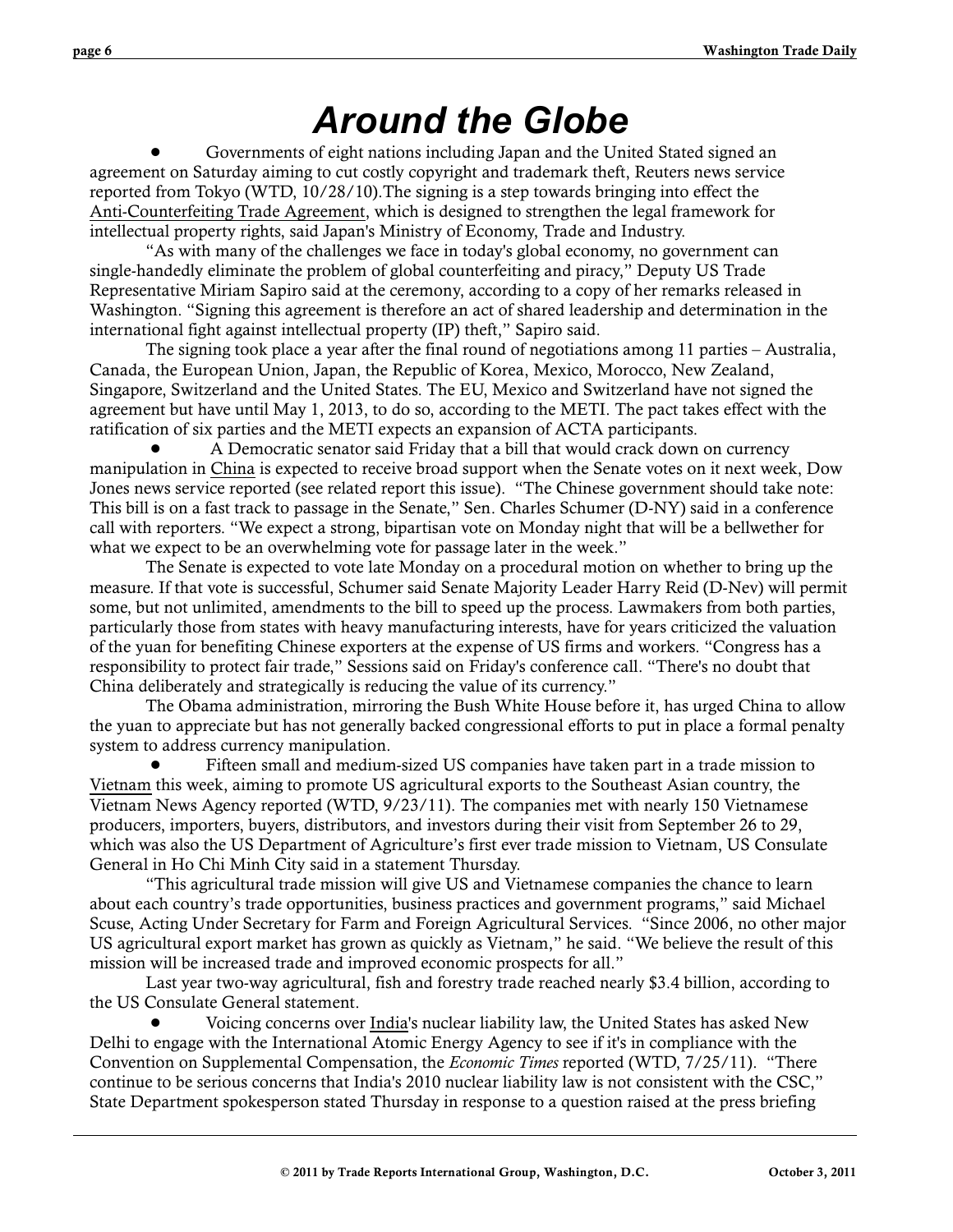earlier.

"The IAEA is an appropriate venue for clarification on issues related to the Convention on Supplementary Compensation on Nuclear Damage (CSC), which deals with international nuclear liability," the statement said.

 ! Imports benefiting from the Caribbean Basin Initiative trade preferences program fell sharply in 2009 before rebounding strongly in 2010, according to a report from the US International Trade Commission. The drop can be mostly attributed to the exit of Costa Rica from CBERA and the US recession and its effects on the demand for imports and on commodity prices. The ITC said.

The US recovery led to higher demand for imports, including imports benefiting from CBI and most commodity prices rebounded. Trade preferences continue to benefit Haiti's apparel sector and to encourage the development of niche products elsewhere in the region.

 ! Ed Fast, Minister of International Trade and Minister for the Asia-Pacific Gateway, today took an important step forward in deepening Canada's economic ties with Southeast Asia by adopting a joint declaration of cooperation with ASEAN, the Association of South East Asian Nations, during an official visit to Indonesia, according to a Canadian government release. The joint declaration calls for further cooperation among governments and businesses and represents a commitment by Canada and the ASEAN countries to explore other ways to deepen economic ties.

Southeast Asia is a region of significant and growing economic importance to Canada and is a priority market under the Harper government's Global Commerce Strategy. It has approximately 600 million consumers, a growing middle class and abundant natural resources. In 2010, annual two-way merchandise trade between Canada and ASEAN reached \$13.8 billion. As a group, it ranks as Canada's seventh-largest merchandise trade partner.

 ! Cuba announced the elimination of its Ministry of Sugar on Thursday in a sign of how far the symbolic crop has fallen since its heyday, when much of the population was mobilized to the countryside at harvest time to help cut cane, the OfficialWire news service reported from Havana (WTD, 9/29/11). President Raul Castro's government determined that the ministry "currently serves no state function" and will therefore replace it with an entity called Grupo Empresarial de la Agroindustria Azucarera, the Communist Party newspaper *Granma* reported.

The goal is to "create a business system capable of turning its exports into hard currency to finance its own expenses," *Granma* said. There was no mention of any private or foreign investment.

 ! A four-day East African Community meeting to consider draft EAC strategy, work plan and budget for the Tripartite Free Trade Area negotiations concluded Friday, the African Press Organization reported. That Sectoral Council also directed the Secretariat to convene a Multi-Sectoral Committee of Experts meeting to endorse the EAC Tripartite Work Plan and Budget as well as agree on an EAC strategy for the negotiations of the Tripartite FTA.

 ! China's manufacturing remained stagnant in September due to sluggish demand both at home and abroad, according to a survey released Friday the OfficialWire News Bureau reported. The monthly survey by HSBC released Friday also showed prices for materials and other manufacturing inputs rising at the fastest pace in four months -- suggesting sustained inflationary pressures. Chinese industrial production has slowed following repeated interest rate hikes and other curbs as the government tries to tame growth and cool inflation that is hovering near a three-year high of over 6 percent.

 ! Korea's trade surplus shrank significantly from a year earlier in September as imports grew faster than exports, the government said Saturday according to a Yonhap news agency report. The country's trade surplus reached \$1.44 billion last month, down from \$4.41 billion in the same period last year, according to the Ministry of Knowledge Economy. Exports grew 19.6 percent from a year earlier to \$47.12 billion while imports surged 30.5 percent to a new monthly high of \$45.68 billion. Imports grew sharply in September as the country significantly increased its purchase of oil and natural gas, used partly as raw materials to produce other products, the ministry said. By country, Korea's shipments to Japan surged 48.7 percent on-year with exports to the 10 member nations of the Association of Southeast Asian Nations, or ASEAN, also jumping 43.2 percent. Exports to Europe, however, slowed to a 11.2 percent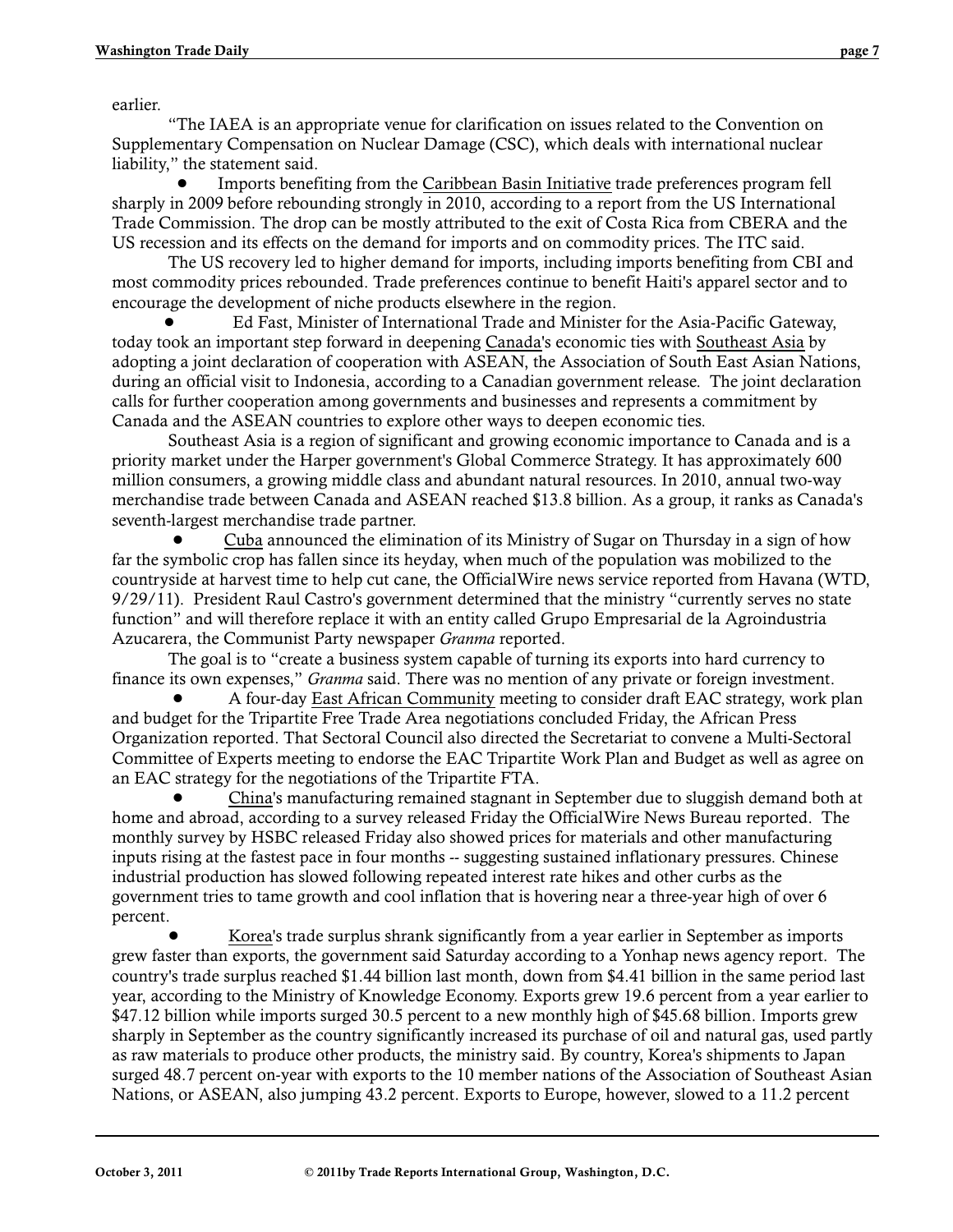on-year increase from an increase of 12 percent in August.

 ! Turkey's trade deficit widened in August from a year earlier, undermining central bank forecasts of an improvement in the country's current-account gap, Bloomberg news service reported. The deficit was \$8.2 billion in the month, compared with \$6.9 billion a year earlier, and \$9 billion the previous month, the statistics office in Ankara said on its website today.

— *[tr*ig]

# **\*\*\*\*\* WTD is intended for readers within the office that subscribes. PLEASE do not redistribute. \*\*\*\*\***

*Sign up for WTD's special email alert system which keeps you informed of major trade-related news throughout the day. Simply email WTD your email address and we will add you to the list. Email: trigtrig@aol.com*

*WTD now has available for sale compact disks for all of 1988 through 2010 – for \$35 each. To order call 301-946-0817, fax us at 301-946-2631 or e-mail us at [trigtrig@aol.com](mailto:trigtrig@aol.com)*

*Follow the stories behind the stories on [Facebook](http://www.facebook.com/pages/Wheaton-MD/Washington-Trade-Daily/136050169794617)*

http://www.facebook.com/pages/Washington-Trade-Daily/136050169794617

*Join us on [twitter](http://twitter.com/#!/washtradedaily)*

http://twitter.com/#!/washtradedaily

*Sign up for our Friday [podcast](http://www.washingtontradedaily.com/wash54/wash54)*

http://www.washingtontradedaily.com/wash54/wash54

*check out our [blog](http://washingtontradedaily.blogspot.com/) – http://washingtontradedaily.blogspot.com*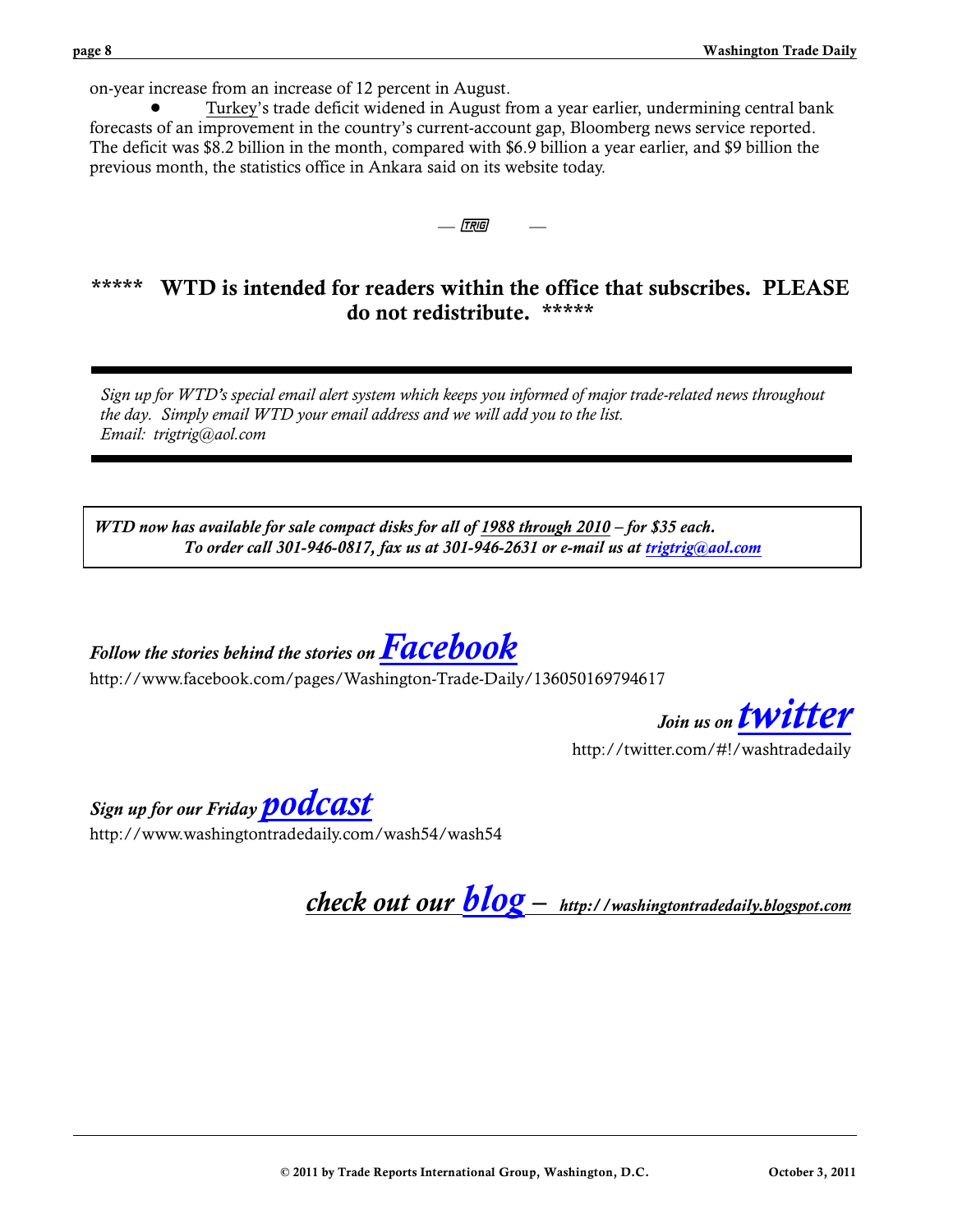# **On the Web...**

### **Agriculture**

**China.** National Farmers Union statement on the China currency legislation. (available at: <http://www.nfu.org/news/current-news> ) issued: 9/30/11.

**Dairy.** Agriculture Department announcement of new dairy import fee. (available at: [http://www.gpo.gov/fdsys/pkg/FR-2011-09-](http://www.gpo.gov/fdsys/pkg/FR-2011-09-30/html/2011-25165.htm) [30/html/2011-25165.htm](http://www.gpo.gov/fdsys/pkg/FR-2011-09-30/html/2011-25165.htm) ) issued: 9/30/11.

**Sugar.** US Trade Representative's office announcement of tariff-rate quotas for refined sugar. (available at: <http://www.ustr.gov> ) issued: 9/30/11.

**Sugar.** Sugar Users Association statement on refine sugar quotas. issued: 9/30/11.

**Vietnam.** Agriculture Department report on agriculture mission to Vietnam. (available at: http://blogs.usda.gov/2011/09/30/u-s-agrib usinesses-build-trade-relationships-seek-export -success-in-vietnam/ ) issued: 9/30/11.

# **Asia**

**Canada.** Canadian government statement on Canada-Southeast Asia trade relations. (available at:

http://www.international.gc.ca/media\_com merce/comm/news-communiques/2011/281 .aspx?view=d ) issued:  $10/2/11$ .

#### **Canada**

#### **Intellectual Property Rights.** Canadian

government statement on the Anticounterfeiting Trade Agreement. (available at: http://www.international.gc.ca/media\_com merce/comm/news-communiques/2011/280 .aspx?lang=eng&view=d ) issued: 10/1/11.

**Southeast Asia.** Canadian government statement on Canada-Southeast Asia trade relations. (available at: http://www.international.gc.ca/media\_com merce/comm/news-communiques/2011/281  $.$ aspx?view=d ) issued:  $10/2/11$ .

#### **Caribbean**

**CBI.** US International Trade Commission report on the Caribbean Basin initiative. (available at: [http://www.usitc.gov/publications/332/pub](http://www.usitc.gov/publications/332/pub4253.pdf) [4253.pdf](http://www.usitc.gov/publications/332/pub4253.pdf) ) issued: 9/30/11.

### **China**

**Currency.** Statement by Sen. Schumer on the China currency bill. (available at: <http://schumer.senate.gov> ) issued: 9/30/11.

**Currency.** National Farmers Union statement on the China currency legislation. (available at: <http://www.nfu.org/news/current-news> ) issued: 9/30/11.

**Currency.** United Steelworkers of America statement on China currency legislation. (available at: <http://www.usw.org> ) issued: 9/30/11.

**Currency.** Alliance for American Manufacturing statement on the China currency bill. (available at: [http://www.americanmanufacturing.org \)](http://www.american)  [issued: 9/30/11.](http://www.american)

**Electronic Payments.** World Trade Organization preliminary ruling on Chinese electronic payments practices. (available at: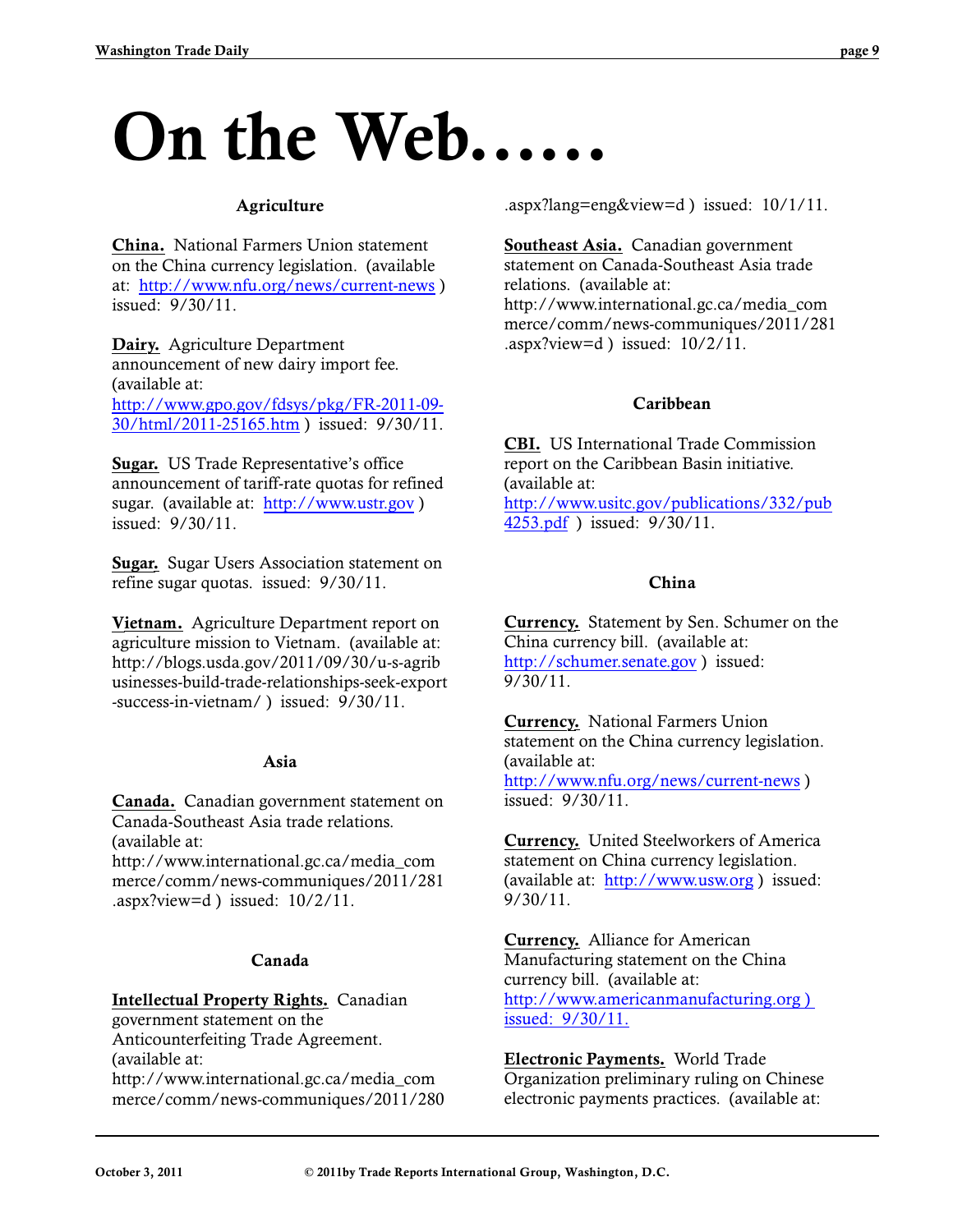http://docsonline.wto.org/GEN\_viewerwind ow.asp?http://docsonline.wto.org:80/DDFD ocuments/t/WT/DS/413-4.doc ) issued: 9/30/11.

**Trade Policy.** US Trade Representative's office statement on China trade policy. (available at: <http://www.ustr.gov> ) issued: 9/30/11.

### **Customs**

**COAC.** Background paper for the next Commercial Operations Advisory Committee meeting. (available at: [http://www.cbp.gov/xp/cgov/trade/whats\\_](http://www.cbp.gov/xp/cgov/trade/whats_new.xml) [new.xml](http://www.cbp.gov/xp/cgov/trade/whats_new.xml) ) issued: 9/30/11.

# **Export-Import Bank**

**Loans.** US Export-Import Bank statement on record lending . (available at: http://www.exim.gov/pressrelease.cfm/5BF B12B0-CCF4-B6E4-0546FC19AA3BE72D/ ) issued: 9/30/11.

# **Food and Beverages**

**Cheese.** Commerce Department announcement of overseas subsidies for cheese. (available at: [http://www.gpo.gov/fdsys/pkg/FR-2011-09-](http://www.gpo.gov/fdsys/pkg/FR-2011-09-30/html/2011-25301.htm) [30/html/2011-25301.htm](http://www.gpo.gov/fdsys/pkg/FR-2011-09-30/html/2011-25301.htm) ) issued: 9/30/11.

# **Imports**

**Antidumping.** US submission to the World Trade Organization on its antidumping actions. (available at: http://docsonline.wto.org/GEN\_viewerwind ow.asp?http://docsonline.wto.org:80/DDFD ocuments/t/G/ADP/N216USA.doc ) issued: 9/30/11.

# **Intellectual Property Rights**

**ACTA.** Joint statement on the

Anticounterfeiting Trade Agreement. (available at: http://www.ustr.gov/about-us/press-office/p ress-releases/2011/october/joint-press-statem ent-anti-counterfeiting-trade-ag ) issued: 10/1/11.

**ACTA.** US Trade Representative's office statements on the Anticounterfeiting Trade Agreement. (available at:

#### <http://www.ustr.gov> and

http://www.ustr.gov/about-us/press-office/f act-sheets/2011/september/acta-meeting-us-o bjectives and

http://www.ustr.gov/about-us/press-office/p ress-releases/2011/october/partners-sign-gro undbreaking-anti-counterfeiting-t ) issued: 10/1/11.

**ACTA.** US Chamber of Commerce statement on the Anticounterfeiting Trade Agreement. (available at: <http://www.uschamber.com> ) issued:  $9/30/11$ .

**ACTA.** Emergency Committee for American Trade statement on the Anticounterfeiting Trade Agreement. <http://www.ecattrade.org> ) issued: 9/30/11.

**ACTA.** International Intellectual Property Alliance statement on the Anticounterfeiting Trade Agreement. (available at: <http://www.iipa.com> ) issued: 9/30/11.

**Canada.** Canadian government statement on the Anticounterfeiting Trade Agreement. (available at: http://www.international.gc.ca/media\_com merce/comm/news-communiques/2011/280

.aspx?lang=eng&view=d ) issued: 10/1/11.

# **Labor**

**Trumka Remarks.** Remarks by AFL-CIO President Richard Trumka at the Brookings Institution. (available at: http://www.aflcio.org/mediacenter/prsptm/ sp09302011.cfm ) issued: 9/30/11.